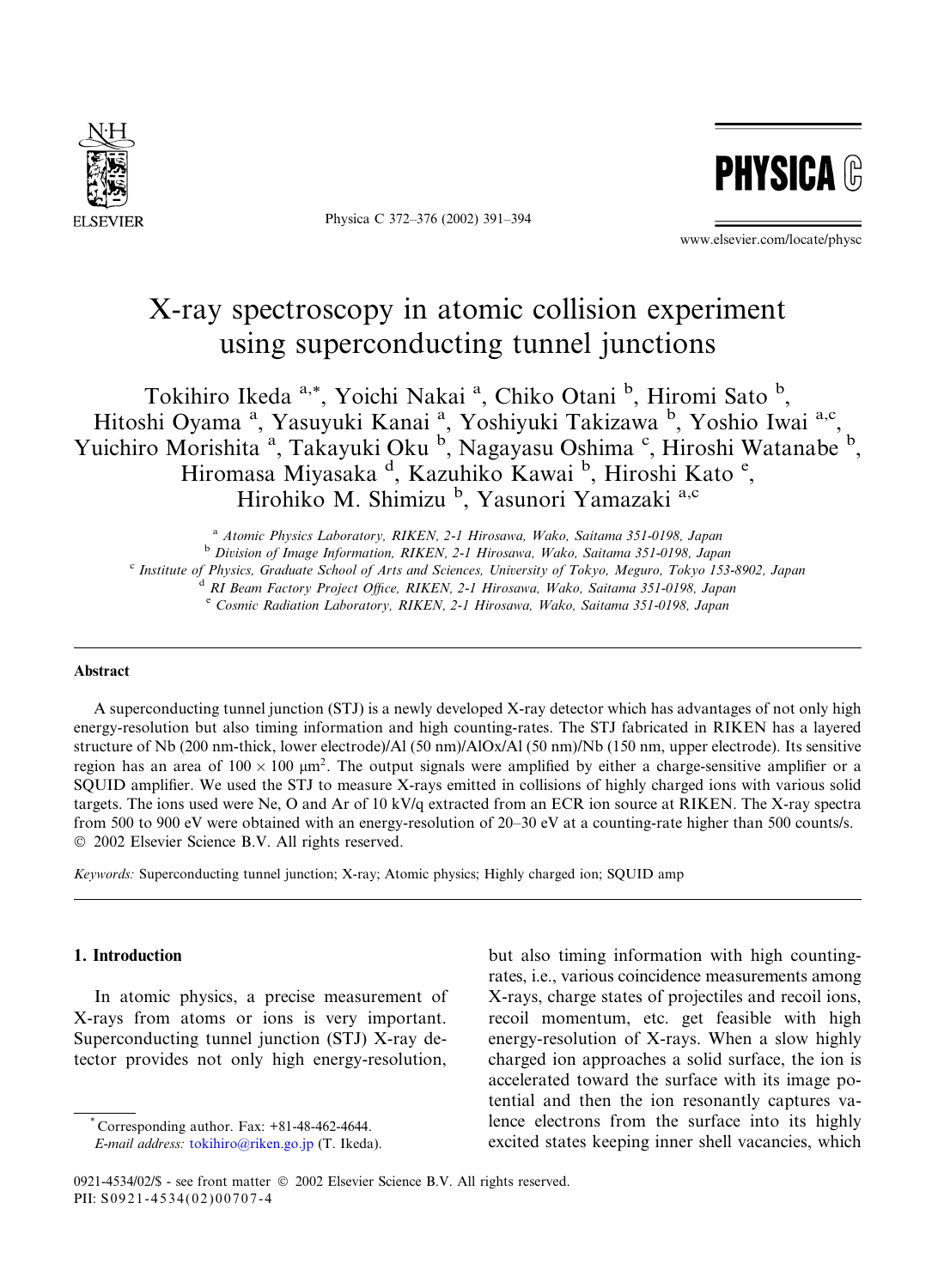is called a hollow atom (ion) [1]. Since the hollow atom so formed exists until it arrives at the surface, its existence time is  $\sim 10^{-13} - 10^{-14}$  s, which would be shorter than its intrinsic lifetime. To avoid the hollow atoms hitting against the surface and to observe their intrinsic nature, a microcapillary target is employed [2,3].

Before using the microcapillary target, a collision experiment which used a flat surface target was carried out with STJ detector, because the yield of X-rays by the stainless target is higher than that by the microcapillary target. The STJ fabricated in RIKEN was characterized with 5.9 keV RI source and an energy-resolution of 41 eV was achieved. However, depending on the X-ray energy and the thickness of absorption electrodes of the STJ, two peaks appear in pulse height distribution made by a charge-sensitive amplifier even for monochromatic X-ray, which correspond to the absorption at the upper and lower electrode. In order to select the upper absorption events, we made a waveform analysis with a superconducting quantum interference device (SQUID) amplifier, which is a kind of current-sensitive amplifiers. The method of the analysis is described in Ref. [4]. The experimental setup and measurements are respectively reported, in Sections 2 and 3, and the summary is presented in Section 4.

### 2. Setup

A schematic view of the beam line is shown in Fig. 1. Ions extracted from a 14.5 GHz Caprice type electron cyclotron resonance (ECR) ion source were transported through a momentumanalyzing magnet and a switching magnet, and then collimated by a four-jaw slit to a size of  $6 \times 6$ mm<sup>2</sup>. The target chamber, whose dimension was  $120 \times 120 \times 120$  mm<sup>3</sup>, was sandwiched by a Helmholtz coil to apply a magnetic field of 5–30 mT for STJ operation. The ion current was monitored by a Faraday cup installed downstream of the target chamber. The surface target was made of stainless steal with a size of about  $10 \times 10$  mm<sup>2</sup>. The angle between the target surface and the beam was 45°. The STJ was mounted on a cold stage of a cryostat. A drawing around the STJ is given in



Fig. 1. Schematic view of the beam line.





Fig. 2. The cryostat was a depressurized  ${}^{3}$ He refrigerator directly connected to the target chamber. After about 7 h preparation for cooling, the STJ was kept at 0.35 K for more than 10 h without any additional cryogenic fluids. The X-ray windows in front of the STJ must eliminate a thermal radiation from higher temperature stages. And they must have a large transmission for X-rays. The windows used here were 100-nm-thick Al films supported by a nickel mesh whose aperture was about 80% so that the total transmission of soft X-rays around 900 eV was kept more than 50%.

The STJ had a layer structure of Nb (200 nm thick, lower electrode)/Al (50 nm)/AlOx/Al (50 nm)/Nb(150 nm, upper electrode). Its sensitive region has an area of  $100 \times 100 \mu m^2$ . It corresponds to the solid angle of  $1.4 \times 10^{-6} \times 4\pi$  sr for the distance of 24 mm along radial direction,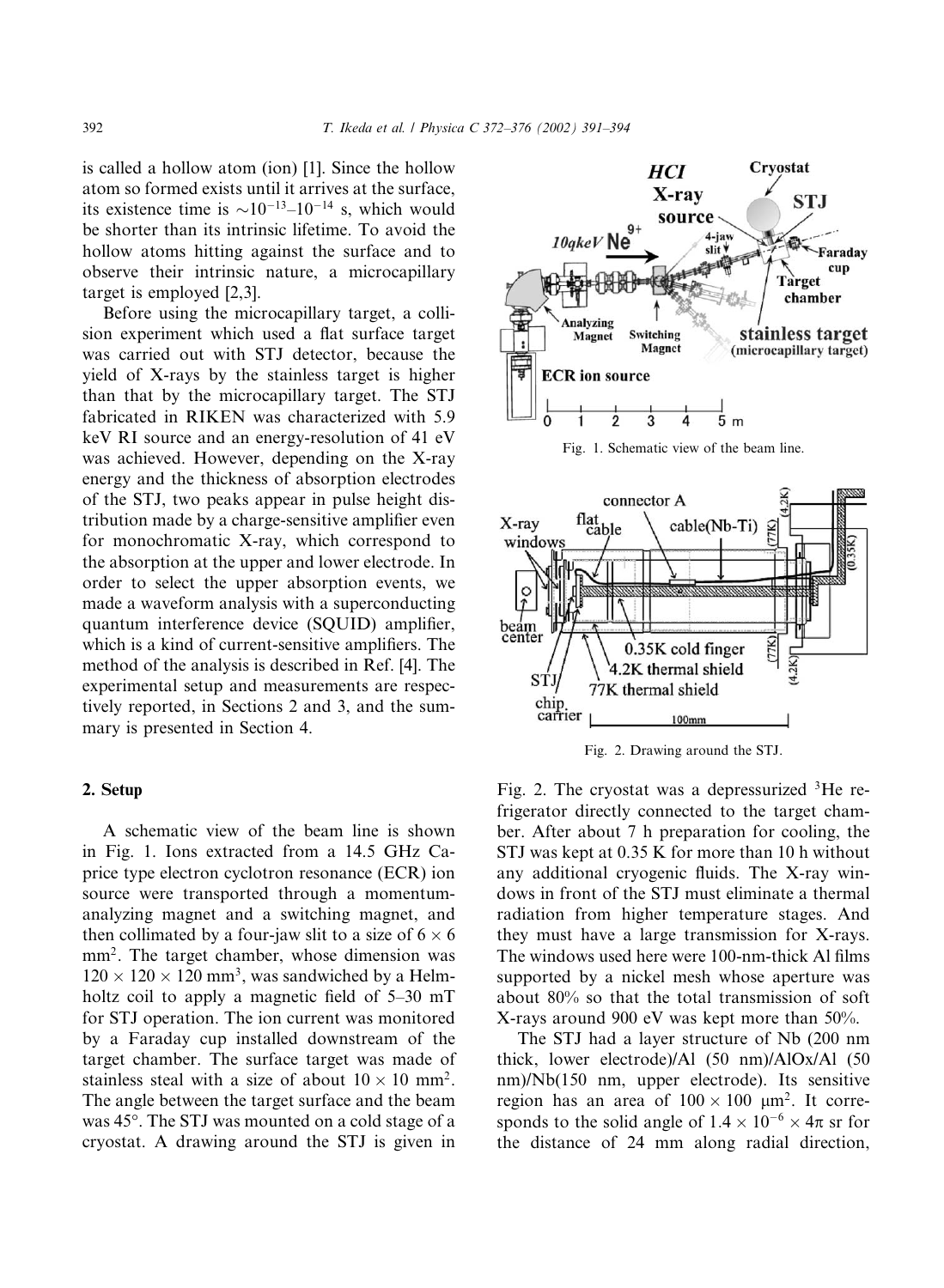which was the distance between the beam center and the STJ surface. The STJ chip of  $5 \times 5$  mm<sup>2</sup> was glued on a chip carrier with a flat cable. The flat cable and a Nb–Ti cable were connected by the connector A so that the replacement of the STJ can be done easily. The SQUID amplifier was mounted at 4.2 K stage. The output signals from the SQUID were amplified again at the room temperature amplifier whose gain was 100.

## 3. Measurements

Ions were Ne<sup>9+</sup>,  $Q^{7+}$  and  $Ar^{14+}$  accelerated by 10 kV. The pressure in the target chamber was about  $10^{-7}$  Torr. The beam intensity at the target was 50–100 nA. The counting-rate of the STJ was higher than 500 counts/s. Fig. 3 is an energy spectrum of  $Ne^{9+}$  K X-rays obtained by the STJ. The  $Ne^{9+}$  K X-rays have the energies of the satellite X-rays ranged from 840 to 890 eV. The solid line showed the spectrum obtained with a chargesensitive amplifier (ORTEC 142). On the other hand, the hatched peaks were obtained with the SQUID amplifier. Fig. 4 is a spectrum of  $O^{7+}$  K X-rays with the charge-sensitive amplifier. Both spectra were obtained at the same gain of the charge-sensitive amplifier. The peak around 500 ch in Fig. 3 and the peak around 310 ch in Fig. 4



Fig. 3. Energy spectrum of  $Ne^{9+}$  K X-rays obtained by STJ.



Fig. 4. Energy spectrum of  $O^{7+} K X$ -rays.

came from the events which the K X-rays were absorbed at the lower electrode of the STJ. Using the SQUID amplifier, these two electrode events were separated clearly in off line analysis. The decay time of the signal from a lower electrode event is longer than that of upper one. In off line analysis, this difference in the decay time was considered. Fig. 5 is a scatter plot of a ratio of



Fig. 5. Scatter plot of a ratio of pulse width to pulse height as a function of corrected charge which is proportional to the energy for  $Ne^{7+}$  ions.